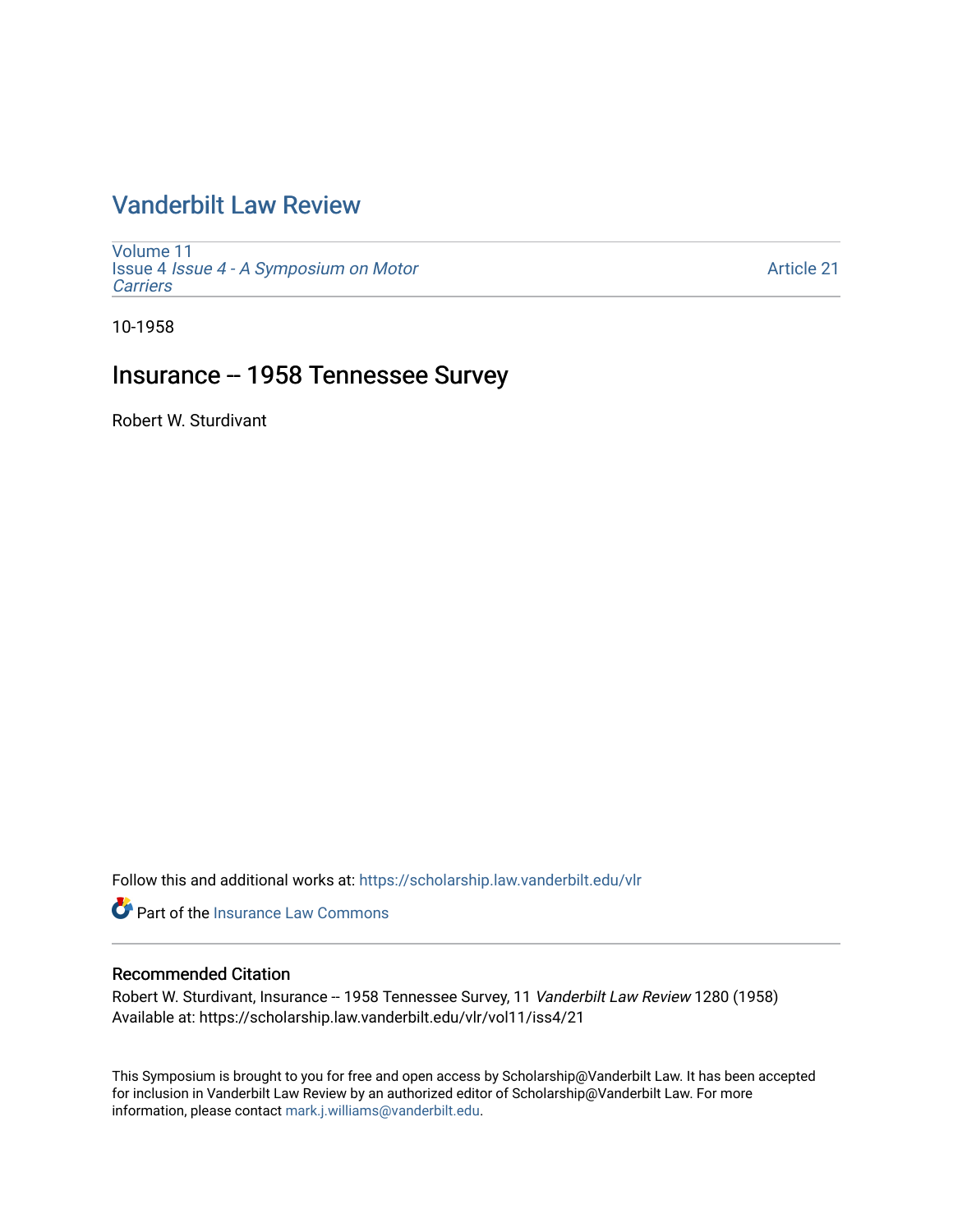## **INSURANCE-1958 TENNESSEE** SURVEY

### **ROBERT W. STURDIVANT\***

#### LIABILITY INSURANCE

The case of *Clinchfield R.R. v. United States Fidelity & Guaranty Co.'* involved the question of whether the insured, in a suit against his insurer, is bound by findings adverse to him in prior litigation between the insured and a third person.

The liability insurance policy involved covered certain vehicles of the railroad company but expressly excluded from coverage injuries to employees in the course of their employment. One Harrison, a regular railroad employee, was injured while riding in an insured vehicle with a fellow employee. He sued the railroad company under the Federal Employers Liability Act.2 Before he could recover under this statute, of course, he had to establish that he was injured in the course of his employment.

The railroad company notified the insurer of the suit, but the insurer declined to defend it on the ground that the employee's injury was not covered by the policy. The railroad company thereupon defended the action, insisting that the employee was not in the course of his employment when injured, but that he was on the way home after completing the day's work. The jury found this controverted issue against the employer and awarded damages to the plaintiff Harrison.

To recover the amount of this judgment with interest and costs, the railroad company brought the present suit against the insurer.

The district court held that the insured was bound by the adverse decision in the previous case, and that it could not re-litigate the issue. The court pointed out that an indemnitor is bound by the decision of issues in suits to which the indemnitor is a party or of which he has notice and declines to defend; and that the same rules apply to an indemnitee.3 Clearly if the jury had found that the plaintiff in the former action was not in the course of his employment when injured, the insurer would have been precluded from ever again litigating that issue; accordingly the insured was also held bound by the decision under principles of judicial estoppel. The holding seems proper and is in accord with other decisions in Tennessee dealing with similar problems of estoppel by judgment.4

<sup>\*</sup> Lecturer in Law, Vanderbilt University. Member, Trabue, Sturdivant & Harbison, Nashville, Tennessee.

**<sup>1.</sup>** 160 F. Supp. **337** (E.D. Tenn. 1958).

<sup>2.</sup> **35** Stat. **65** (1908), 45 U.S.C. §§ **51-60 (1952).**

**<sup>3.</sup> RESTATEMENT, JUDGMENTS** § 107(e) (1942). 4. Caldwell **v.** Kelly, **302 S.W.2d 815 (Tenn. 1957)** (judgment in **favor of**

**<sup>1280</sup>**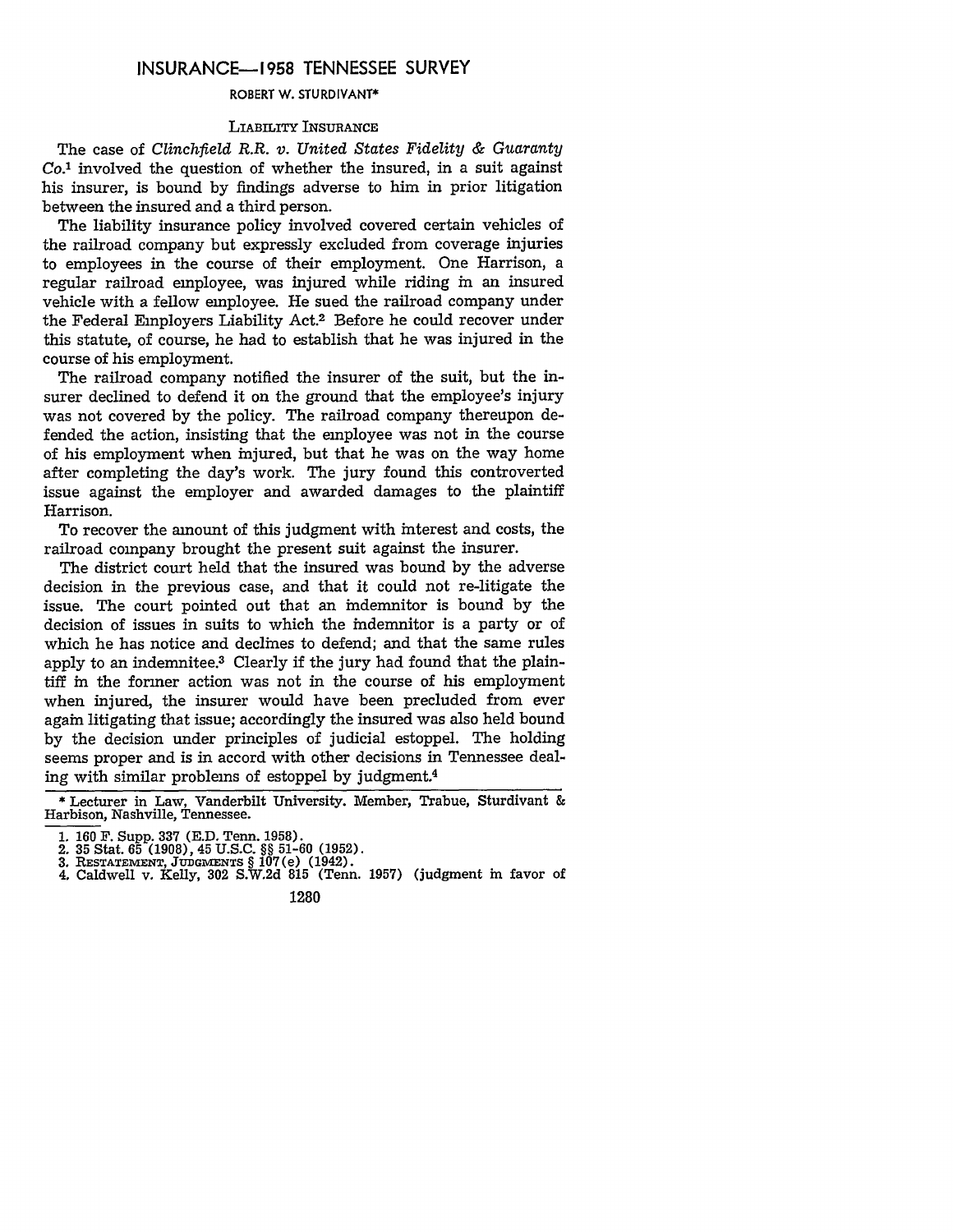The insured .also insisted in this case that the policy provisions excluding coverage of injuries to employees were ambiguous, but the court found no ambiguity in the contract.5 Accordingly the insurer was held not obligated to indemnify the railroad company for the prior judgment, since the plaintiff in that case came within the exclusions of the policy. **,**

One case was reported during the survey period dealing with excess liability of an insurer for failure to settle a claim.6 Such liability, of course, is established by proof that the insurer was guilty of bad faith, not that it was merely negligent or imprudent; usually it is necessary to prove that the insurer recklessly sacrificed the interests of the insured to further its own interests.7 The resolution of such cases frequently is left to a jury.

In the present case, the court \*of appeals, **by.** a two-to-one decision, affirmed a jury verdict against the insurer. The presiding justice dissented upon the ground that the evidence did not demonstrate bad faith. The case involved an unusual automobile accident in which the insured had driven upon some steps to a school building and had injured two women who were entering the building. From the beginning the insured insisted that he had experienced a sudden and unexpected mechanical brake failure, and he denied liability to the injured persons. The attorneys for the insured accepted his version of the accident. At the trial of the damage suit, however, the jury had found the issues against the insured and had rendered a verdict above the policy limits. The appellate courts had affirmed.8

In the present suit for the excess judgment, there was conflicting testimony as to whether the cases could have been settled within the policy limits and as to whether the insured had been kept properly advised of the handling of the claims. The dissenting judge felt that there was no evidence of mishandling of the damage suits, and his

Roofing Co. v. New Amsterdam Casualty Co., 147 F.2d 536 (10th Cir. 1945) that a court should construe the phrase "engaged in the business" of an employer liberally in favor of an employee claiming workmen's compensation, but strictly against an insurer defending under an exclusion clause. Policy provi- sions excluding employees were deemed free from ambiguity in Patty v.

State Farm Mut. Automobile Ins. Co., 228 F.2d 363 (6th Cir. 1955) and Camp-<br>bell v. American Farmers Mut. Ins. Co., 238 F.2d 363 (6th Cir. 1955) and Camp-<br>bell v. American Farmers Mutual Ins. Co. v. Hammond, 306 S.W.2d 13

**1068-71 (1957). 1068-71 (1957). 8. 8. PostMan:** *Resumence*-1953 Tennessee Survey, 6 VAND. L. Rev. 1068-71 (1953). **8. Hammonds v. Mansfield, 296 S.W.2d 652 (Tenn. App. W.S. 1955).** 

master binding on plaintiff in action against servant); Cantrell v. Burnett & Henderson Co., 187 Tenn. 552, 216 S.W.2d 307 (1948) (judgment in favor of distributor for alleged defective product held binding on plaintiff in action<br>against manufacturer); cf. Wiles v. Young, 167 Tenn. 224, 68 S.W.2d 114 (1934)<br>(joint judgment against tortfeasors not determinative as to their (joint judgment against tortfeasors not determinative as to their relative fault in later action for indemnity between them, since this issue not litigated in prior suit). prior suit).<br>5. The court declined to follow the suggestion in B. & H. Passmore Metal &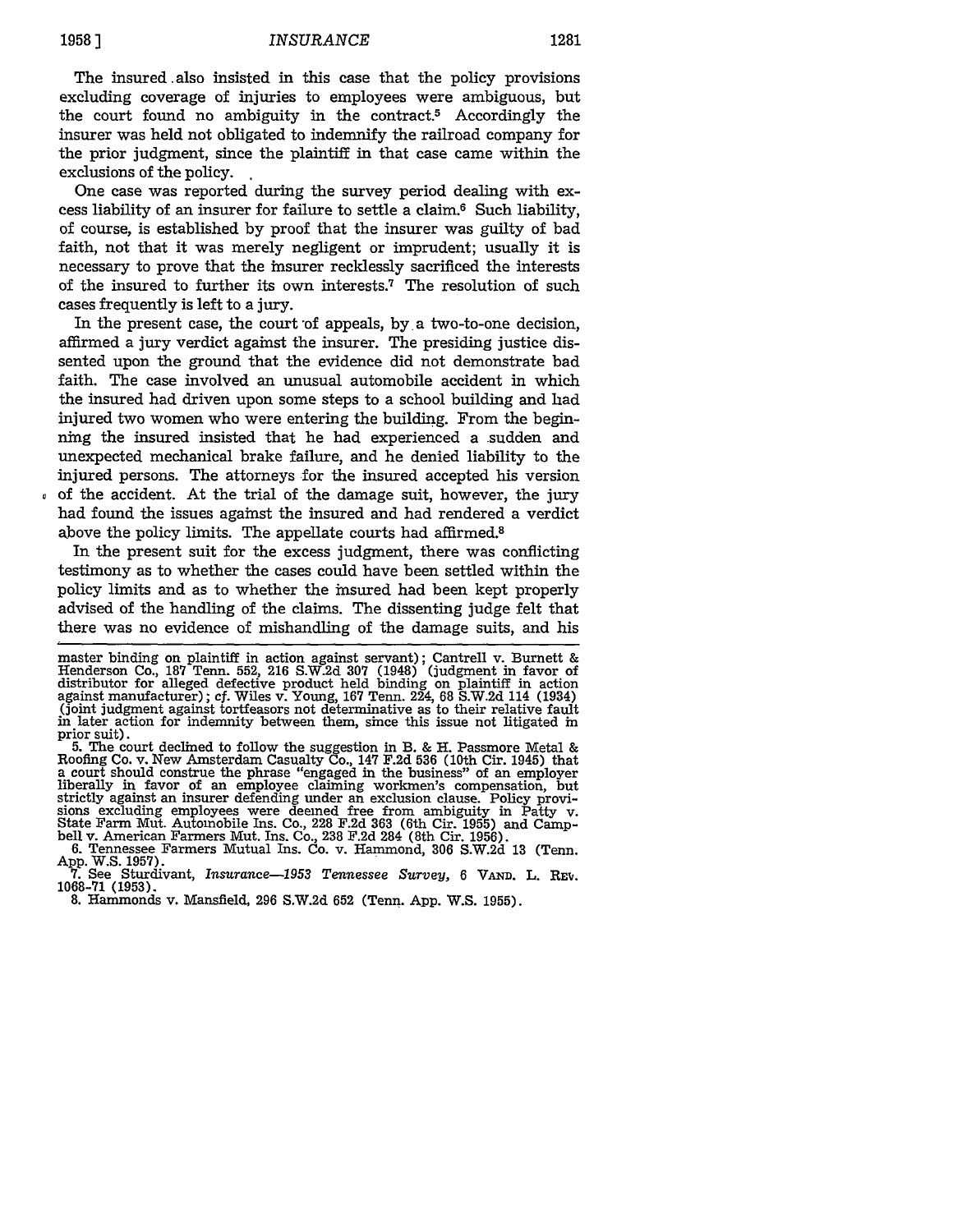opinion is convincingly written. The majority, however, held that from all of the circumstances connected with the investigation, settlement negotiations and trial of the negligence actions, a jury issue was presented as to the good faith of the insurer.

The case adds little to the previously existing law on excess liability in Tennessee. Primarily the issues were questions of fact. However, liability is not nearly so clear as in some of the earlier cases.9 The dissenting judge viewed the decision as permitting a jury to secondguess a reputable and capable attorney in his handling of the intricate and difficult questions which always arise in defending a damage suit.

In the case of *McMahon v. Baroness Erlanger Hospital,0* plaintiff suffered personal injuries while she was a paying patient in a municipal hospital. The injuries were caused by alleged negligence of a hospital employee. It appeared that the hospital was jointly operated by funds from the city and county, and that it also received revenue from paying patients, a tea room or restaurant, and vending machines on the premises.

Both the trial court and court of appeals held that the hospital was immune from tort liability, following a line of previous decisions in the state which had held that such municipal institutions are immune.<sup>11</sup> The fact that the institution had sources of revenue which were incidental to its operation was held not to exempt the hospital  $\cdot$ from immunity.

Both courts recognized that if the institution carried liability insurance to cover malpractice or negligence actions, then there would be a waiver of immunity to the extent of such insurance.12 In the present case, the hospital board carried a "comprehensive" liability policy on the hospital vehicles, and this policy also covered public liability for accidents on the hospital elevators and grounds. It did not expressly exclude coverage for malpractice, but the proof showed that such coverage was not charged for in the premiums and had apparently not been purchased. Although a "liberal" interpretation of the policy could have resulted in a holding that there was coverage, especially since **by** later amendment to the policy malpractice suits were expressly excluded, nevertheless the court refused to construe the contract to bind the insurer to a risk not contemplated either **by** it or **by** the insured.

**<sup>9.</sup>** See, e.g., Vanderbilt University v. Hartford Accident & Indemnity Co.,

<sup>109</sup> F. Supp. 565 (M.D. Tenn. 1952), aff'd mem. 218 F.2d 818 (6th Cir. 1954)<br>10. 306 S.W.2d 41 (Tenn. App. E.S. 1957).<br>11. Lane v. Knoxville, 170 Tenn. 482, 96 S.W.2d 769 (1936) (city hospital);<br>Wallwork v. Nashville, 147 T

**<sup>1951)</sup>** (insurance on city park).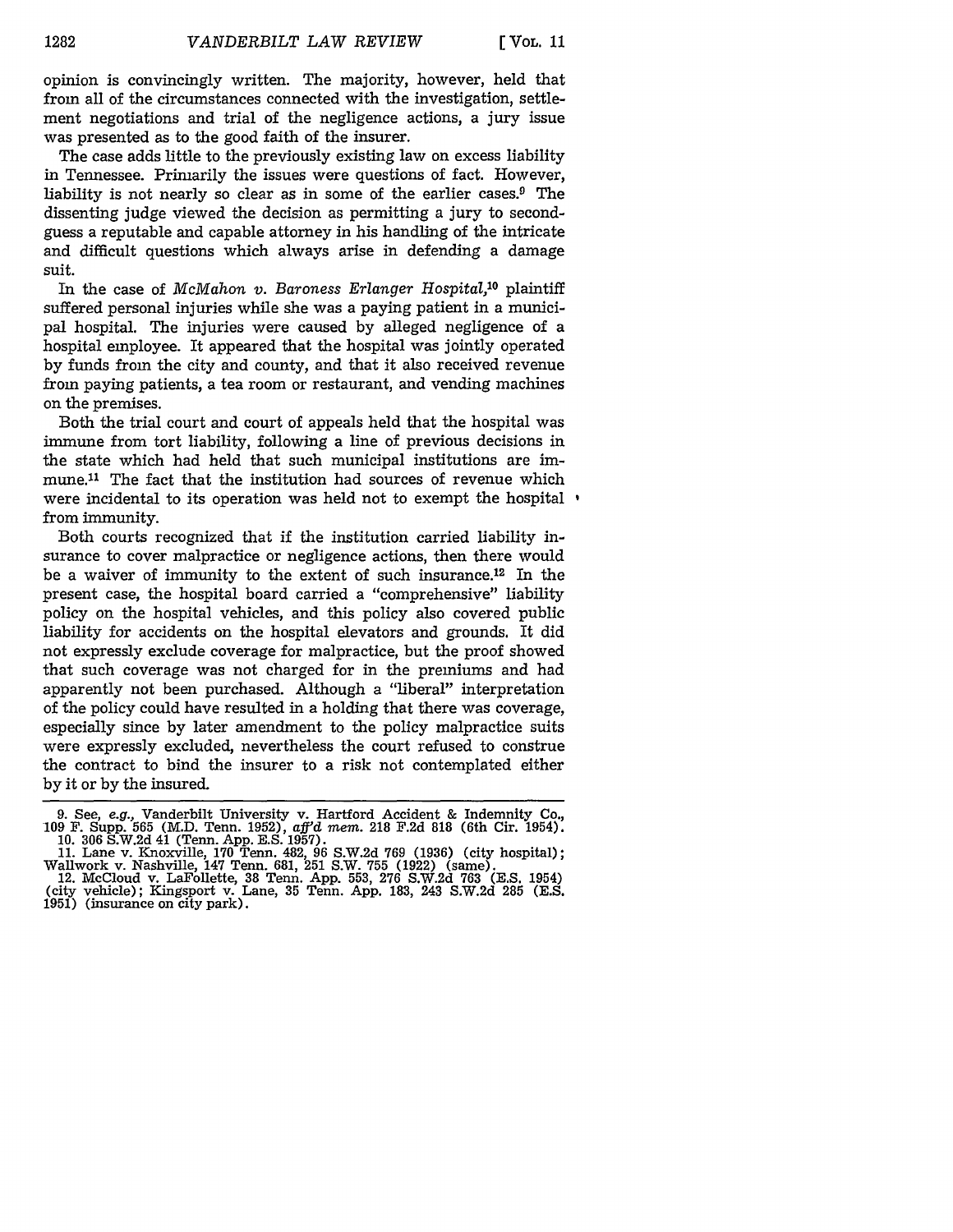# *INSURANCE* **1958 ] 1283**

#### FIRE, THEFT AND COLLISION INSURANCE

A case of first impression in this state was *Cherokee Insurance Co. v. Hardin.13* The insurance company had issued a collision insurance policy which contained the usual provision for cancellation and provided that the "mailing of notice" should be sufficient proof of notice of cancellation. 14 Following a loss, suit was brought on the policy. The company plead cancellation. The plaintiffs testified that they never received the notice. The company produced from its files a carbon of the purported notice to which was attached an official receipt of the post office at Nashville acknowledging receipt of mail for transmission to plaintiff. The trial judge, recognizing that the requirement of the policy for cancellation was the mailing of notice, rather than receipt by the assured, submitted an interrogatory to the jury as to whether or not the notice was mailed. This, they answered in the negative, and judgment was entered for the plaintiffs against the company. The trial judge had declined to direct a verdict and his action was affirmed by the court of appeals. However, the supreme court reversed. The post office receipt was deemed critical. In the ordinary situation while evidence of office routine and carbon with confirmatory circumstances as to location of the carbon, etc., is sufficient to support a finding of mailing, it is also true that denial of receipt or other proof raises a presumption that the letter was never mailed. In such a situation a jury issue is presented. But, as in this case, where there is unimpeached, uncontradicted, written official acknowledgment of the post office that it received the letter for transmission to the addressee, testimony of non-receipt alone is not sufficient to permit an inference that the notice was not mailed.<sup>15</sup>

In Palatine Insurance Co. v. E. K. Hardison Seed Co.<sup>16</sup> suit was brought against the insurer upon a theft policy for loss of a truck. The court of appeals held that the policy involved was a "valued policy" rather than an open policy and that accordingly the insurance company had no reasonable ground to insist upon an appraisal to ascertain the actual value of the vehicle which had been stolen.'7 The facts also disclosed that the company had rejected the proof of loss

<sup>13. 302</sup> S.W.2d 817 (Tenn. 1957).<br>14. The policy provided: "The mailing of notice as aforesaid shall be sufficient proof of notice and the effective date and hour of cancellation stated in the notice shall become the end of the policy period." **302** S.W.2d at 818.

<sup>15.</sup> Accord, Wright v. Grain Dealers Nat. Mut. Fire Ins. Co., 186 F.2d 956 (4th Cir. 1950). *Contra,* Farmers Insurance Exchange v. Taylor, 193 F.2d 756 (10th Cir. 1952) (applying Oklahoma law).

<sup>16. 303</sup> S.W.2d 742 (Tenn. App. M.S. 1957). 17. By endorsement several vehicles were covered by the policy. On the truck involved the endorsement showed the cost and also the "amount of insurance \$1100." On the other covered vehicles neither of these items appeared and there was considerable premium differential. The court thought this made it apparent that, as regards this vehicle, it was a valued policy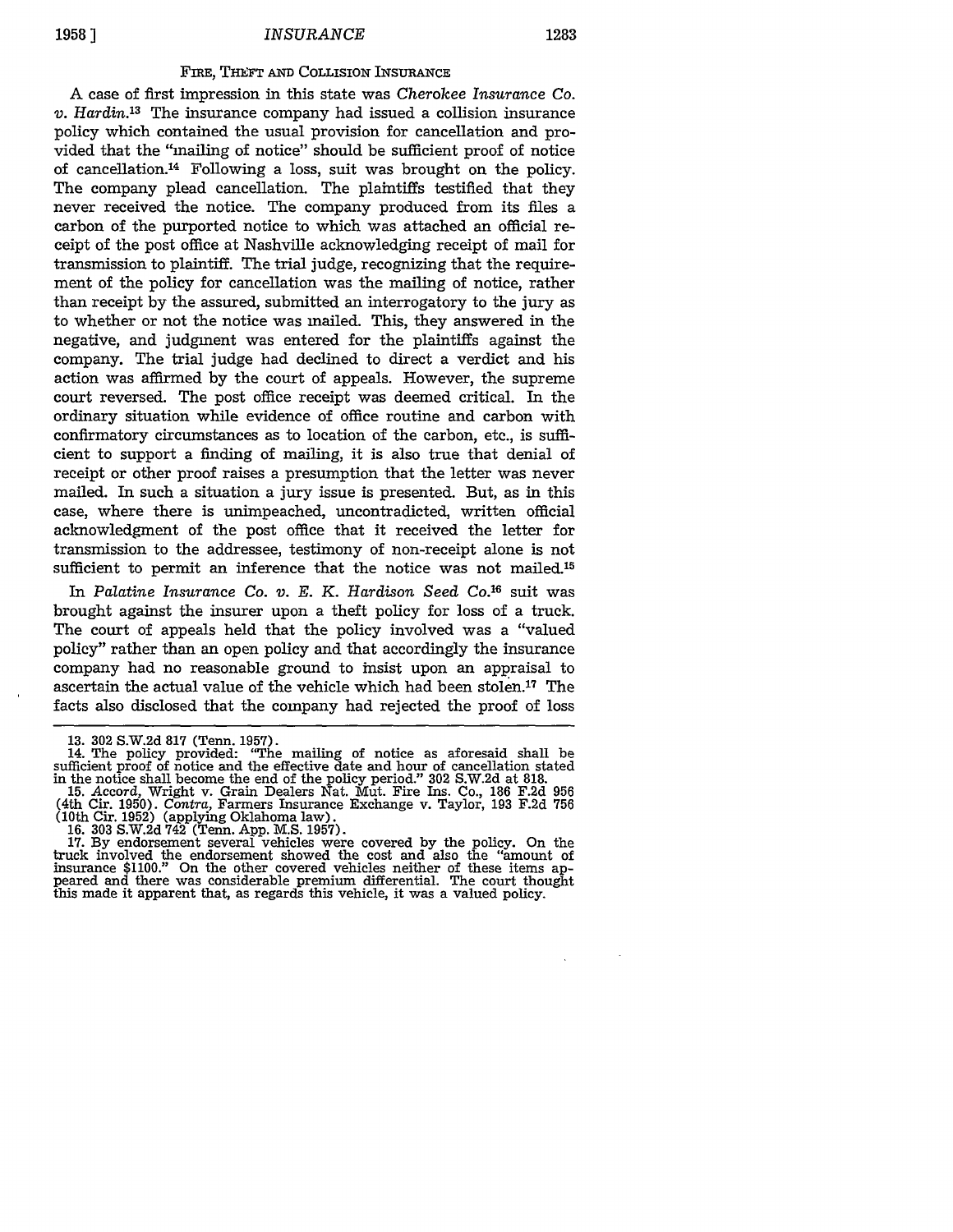because the insured had failed to include certain information that was already known to the company.18 From these facts the court found that there was ample evidence to support the jury's award of the statutory penalty to the plaintiff.19 It appeared that the trial judge had directed a verdict in favor of the defendant as to the penalty at the time of ruling on defendant's motion for a new trial. This action of the judge was reversed, it being held that there was substantial evidence of bad faith. There having been a jury verdict for the penalty, the trial judge could have granted a new trial if he were not satisfied therewith, but his discretion did not extend to directing a verdict on this issue. The court of appeals, utilizing the statute permitting reinstatement of a verdict where there has been a remittitur,<sup>20</sup> reinstated the penalty portion of the jury verdict. While, as the court of appeals observed, the remittitur statute does not specifically reach the situation presented, it would appear that reinstatement by the court of appeals was certainly the logical and sensible procedure in the premises.

## WORKMEN'S COMPENSATION **INSURANCE**

In the case of *T. H. Mastin & Co. v. Loveday,21* an injured employee filed a workmen's compensation suit against the insurance carrier for his employer without joining the employer as a defendant. The accident for which he sought compensation occurred in Blount county, where the employer had an office, but the petitioner lived in Sevier county and filed his suit there. The insurer had no resident agent in the state and was sued through process on the Commissioner of Insurance and Banking.<sup>22</sup> The insurer filed a plea in abatement, insisting that proper venue was in Blount county.

Both the trial court and the supreme court held that the suit was properly brought in the county where petitioner resided. It is not necessary that the employer be made a defendant in compensation cases.<sup>23</sup> When the insurer has no resident agent, and process is served

18. Among the reasons assigned for rejecting the proof of loss was that it did not contain the policy number or the name and address of the agent that issued the policy.

19. TENN. *CODE* ANN. *§* 56-1105 (1956).

20. TENN. **CODE ANN.** § 27-118 (1956) which provides in part: "if, in the reduced, but that the judgment of the trial court is correct in other respects, the case shall be reversed to that extent, and judgment shall be rendered in the Court of Appeals for the full amount originally awarded by th the trial court."

21. **308** S.W.2d 385 (Tenn. 1957).

22. The Commissioner is expressly made a proper agent for service of process for all foreign insurance companies doing business in the state. **TENN. CODE ANN.** *§* 56-308 (1956).

23. **TENN. CODE** ANN. § 50-1209 (1956).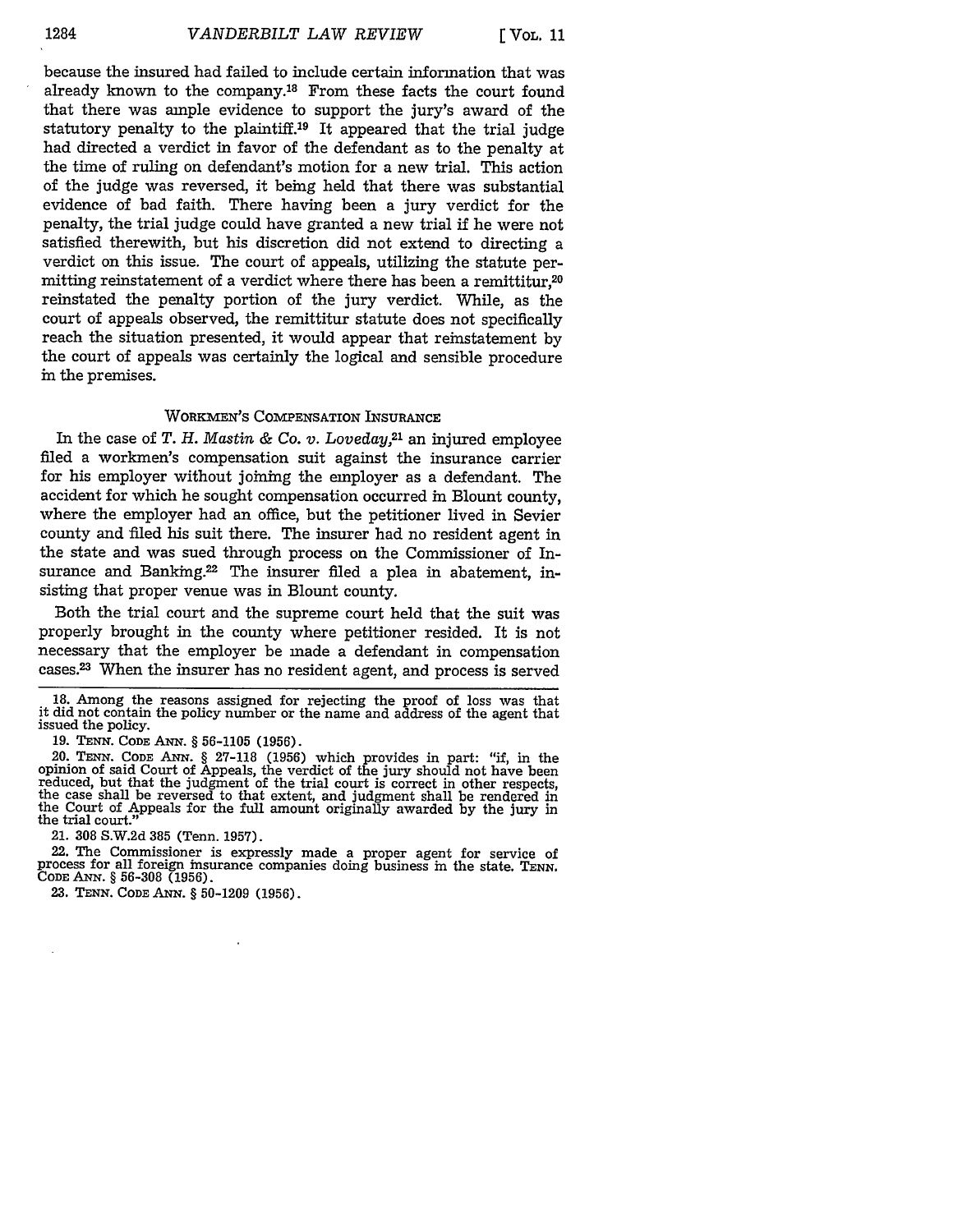# *INSURANCE* **1285 1958 ]**

on the Commissioner, the Commissioner is agent for the entire state. Process can be served upon him from any county in the state.<sup>24</sup>

The result reached seems correct. It enables the petitioner to maintain his action in the county of his residence when otherwise he could not do so. The venue statute for compensation cases clearly seems to permit suit in such county in all cases, $25$  but by judicial construction it is well settled that if the employer is sued, he cannot be sued in the county of petitioner's residence unless he maintains an office or agency there.26

### LIFE INSURANCE

*Curfman v. Prudential Insurance Co. of America27* is an interesting decision of first impression. While the contest was between the administrator of the deceased insured and a former wife of the insured claiming under the "Facility of Payment Clause" of industrial policies, with the company having interplead the claimants, the implications of the holding should be of concern to insurance companies. The insured's former wife testified that she had taken out the policies and paid all of the premiums, and that when her husband was sentenced to prison, and again when she obtained a divorce, the agent of the company assured her that if she continued to pay the premiums that the proceeds would be paid to her; and that relying thereon, she continued to pay until his death. There was no other testimony. No beneficiary was named in the policies, and the proceeds were claimed by the administrator. The chancellor held in his favor. The court of appeals reversed, holding that the representations of the agent amounted to an election under the facility of payment clause, thereby obligating the company to pay the proceeds to the former wife. While it is generally recognized that the facility of payment clause is included for the benefit of the company and ordinarily affords no predicate for suit,28 it is also true that the company, having a right of election, may make the election and be bound thereby.29 Such election is more frequently found in conduct after loss. In this case the election is based upon representations of the agent before loss. In considering

<sup>24.</sup> Cartmell v. Mechanics Ins. Co., 167 Tenn. 498, 71 S.W.2d 688 (1934).

<sup>25.</sup> TENN. CODE ANN. § 50-1018 (1956).<br>26. Flowers v. Aetna Cas. & Surety Co., 186 Tenn. 603, 212 S.W.2d 595<br>(1948); Brown v. Stone & Webster Engineering Co., 181 Tenn. 293, 181 S.W.2d 148 (1944). **27. 308 S.W.2d** 429 (Tenn. **App. M.S. 1957). 28.** Metropolitan Life Ins. Co. v. Chappell, **151** Tenn. 299, **269** S.W. 21 (1924);

Annot., **166** A.L.R. **10,** 42 (1947). **29.** Cawthon v. Metropolitan Life Ins. Co., **170** Tenn. **159, 93 S.W.2d 631**

**<sup>(1936).</sup>** In this case, after death the company paid the widow the face amount of the policy under the facility of payment clause. When she sued for double indemnity the claim was made that she had no right to sue. The court held that the company had elected to treat her as the beneficiary. See generally 2 APPLEMAN, INSURANCE LAW AN PRACTIcE § **1168** (1941).